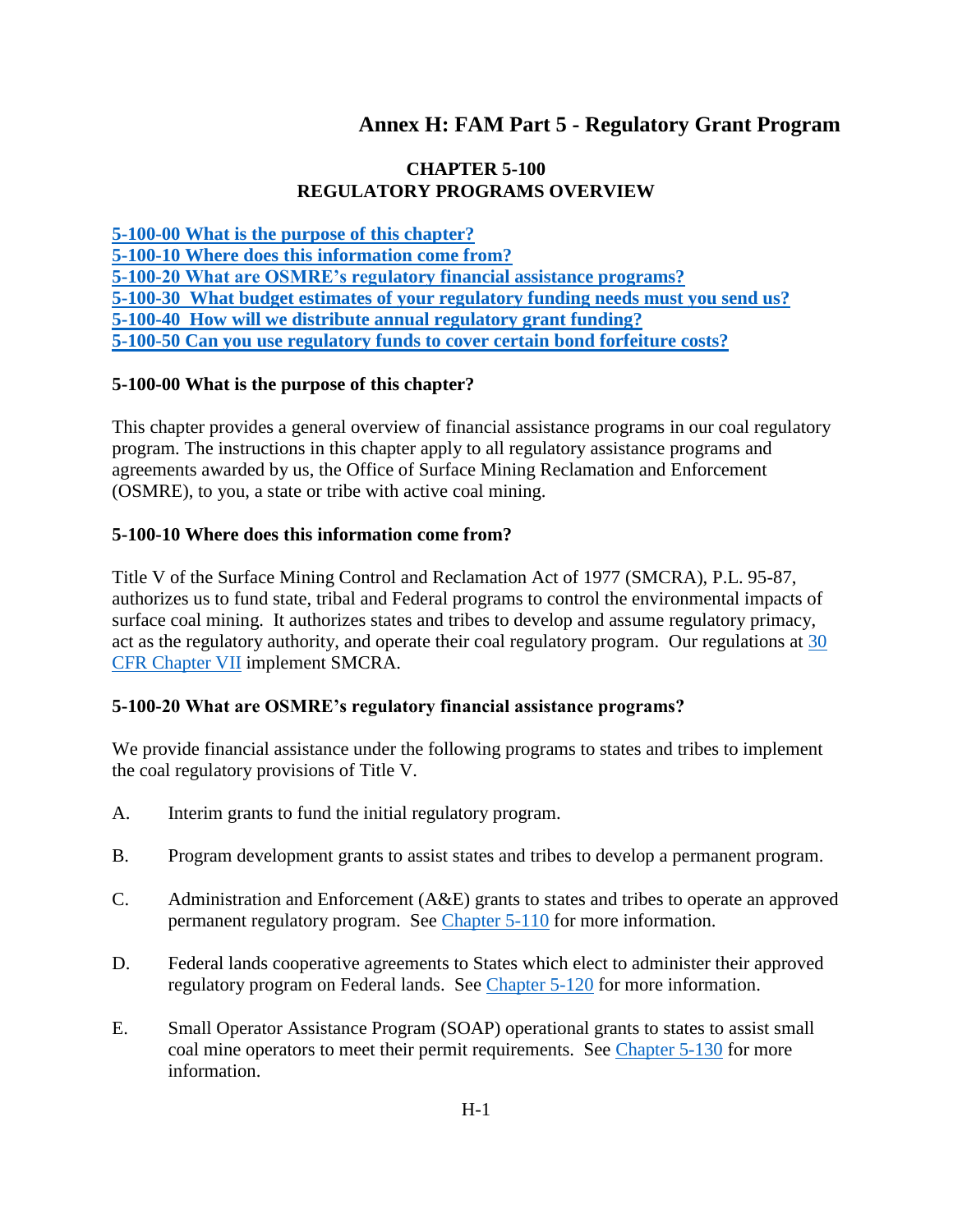### <span id="page-1-0"></span>**5-100-30 What budget estimates of your regulatory funding needs must you send us?**

- A. Eighteen months before the beginning of each Federal fiscal year (FY), you must send us your estimated program budget with the regulatory funding you will request for that FY. You must break out the program budget by the categories listed below. We will review your estimates and use this information in preparing our Federal budget request.
	- 1. Show functional categories: permitting, inspection and enforcement, SOAP administration, lands unsuitable and other administrative costs.
	- 2. Show object class categories: personnel and fringe benefits, travel, equipment, supplies, contractual, other and indirect costs.
	- 3. If applicable, show the estimated costs of Federal lands and SOAP operations.
- B. Three months before the beginning of the FY, you must send us an updated estimate of your regulatory funding needs, using the same format as the eighteen-month estimates.

# <span id="page-1-1"></span>**5-100-40 How will we distribute annual regulatory grant funding?**

- A. If we have enough regulatory funds available, we will distribute to each state and tribe the amount you requested or the amount recommended by our awarding office. The distribution process designates funds for a particular state or tribe, but does not actually award or provide any funds.
- B. If we do not have enough funds available to fund the total regulatory needs of all states and tribes, we will distribute the available funds among the states and tribes as equitably as possible.
- C. When we distribute a specific amount of funds to you, it does not commit us to award you a grant for that amount. You must still apply for your grant, and we will approve or disapprove it based on your application and program. See [Chapter 5-200](https://www.osmre.gov/lrg/fam/5-200.pdf) for more information on your application and [Chapter 5-210](https://www.osmre.gov/lrg/fam/5-210.pdf) on our review and award processing.
- D. When Congress appropriates regulatory grant funds, they specify whether we may obligate the funds during a period of one fiscal year or two fiscal years. In either event, we normally award regulatory grants for a twelve month period using the current fiscal year's annual appropriation.

#### <span id="page-1-2"></span>**5-100-50 Can you use regulatory funds to cover certain bond forfeiture costs?**

This section explains which reclamation activities associated with bond forfeiture sites are allowable costs under the regulatory program grant. You must fund activities which are not allowable under the grant with the proceeds of the forfeited bond or other State resources.